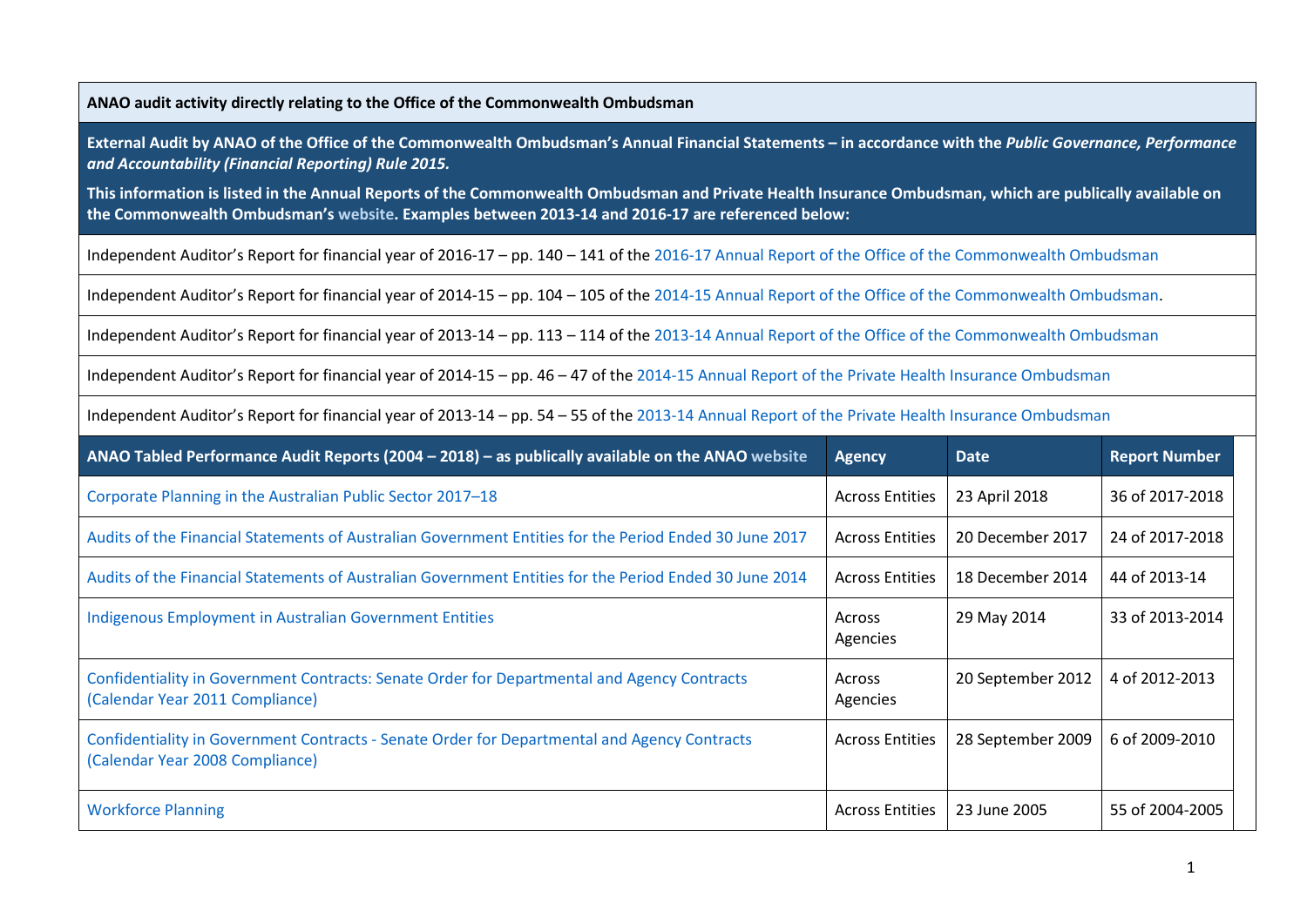| The Senate Order for Departmental and Agency Contracts (Calendar Year 2003 Compliance) |                    | Across Entities   17 September 2004   10 of 2004-2005 |                 |  |
|----------------------------------------------------------------------------------------|--------------------|-------------------------------------------------------|-----------------|--|
| <b>Compensation Payment and Debt Relief in Special Circumstances</b>                   | Across<br>Agencies | 24 March 2004                                         | 35 of 2003-2004 |  |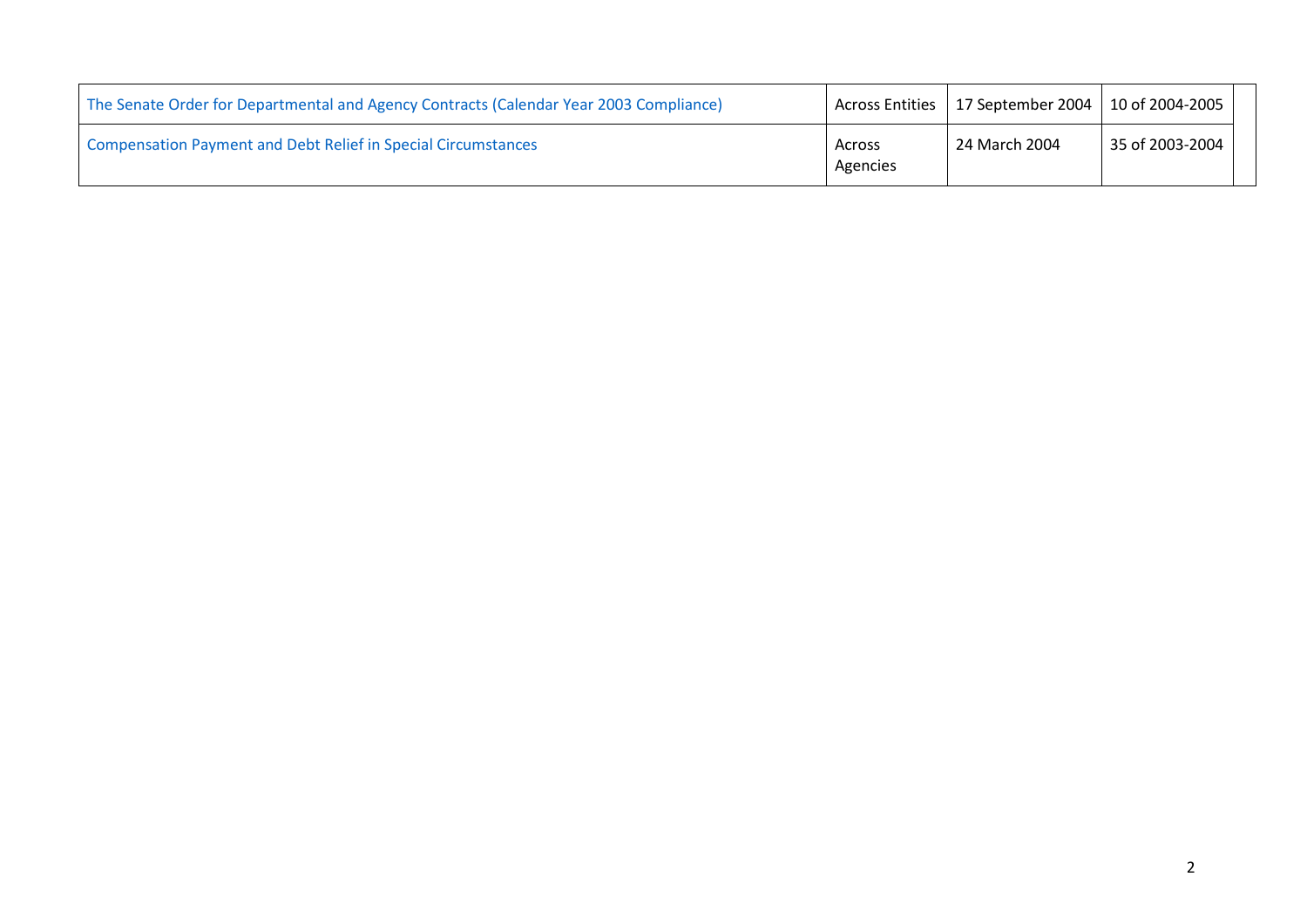| ANAO Tabled Performance Audit Reports about other agencies in which the Ombudsman is referred to (2012-18) - as publically available on the ANAO website |                             |                   |                                                                                                                                                                           |
|----------------------------------------------------------------------------------------------------------------------------------------------------------|-----------------------------|-------------------|---------------------------------------------------------------------------------------------------------------------------------------------------------------------------|
| <b>Report</b>                                                                                                                                            | <b>Agency</b>               | <b>Date</b>       | <b>Nature of reference</b>                                                                                                                                                |
| <b>Australian Broadcasting Corporation-Complaints</b><br>Management                                                                                      | <b>ABC</b>                  | 3 May 2018        | Better Practice Guide to Complaint Handling                                                                                                                               |
| The Design and Implementation of the Community<br><b>Development Programme</b>                                                                           | PMC / DoE / DHS             | 31 October 2017   | Handling of complaints about the CDP                                                                                                                                      |
| Decision-making Controls for Sustainability - National<br><b>Disability Insurance Scheme Access</b>                                                      | <b>NDIA</b><br><b>DHS</b>   | 19 October 2017   | Handling of complaints about the NDIA                                                                                                                                     |
| Administration of the Freedom of Information Act 1982                                                                                                    | AGD / OAIC / DSS / DVA      | 19 September 2017 | Management of FOI complaints pending<br>abolishment of OAIC's role                                                                                                        |
| Effectiveness of the Governance of the Northern Land<br>Council                                                                                          | PM&C, Northern Land Council | 20 June 2017      | Handing of complaints about NLC                                                                                                                                           |
| Administration of Youth Allowance (Student) and<br><b>ABSTUDY</b>                                                                                        | DSS / DHS                   | 22 May 2017       | Own motion reports                                                                                                                                                        |
| Child Support Collection Arrangements between the<br>Australian Taxation Office and the Department of Human<br><b>Services</b>                           | ATO / DHS                   | 15 May 2017       | Submission to Standing Committee on Social Policy<br>and Legal Affairs' inquiry report, From Conflict to<br>Cooperation: Inquiry into the Child Support<br>Program (2015) |
| The Australian Border Force's Use of Statutory Powers                                                                                                    | <b>IBP</b>                  | 27 February 2017  | Ombudsman report                                                                                                                                                          |
| <b>Australian Taxation Office's Implementation of</b><br><b>Recommendations</b>                                                                          | <b>ATO</b>                  | 9 February 2017   | Recommendations 7, 16                                                                                                                                                     |
| Management of the Use of Force Regime                                                                                                                    | AFP                         | 5 May 2016        | Stakeholder feedback to ANAO<br>Handing of complaints about AFP                                                                                                           |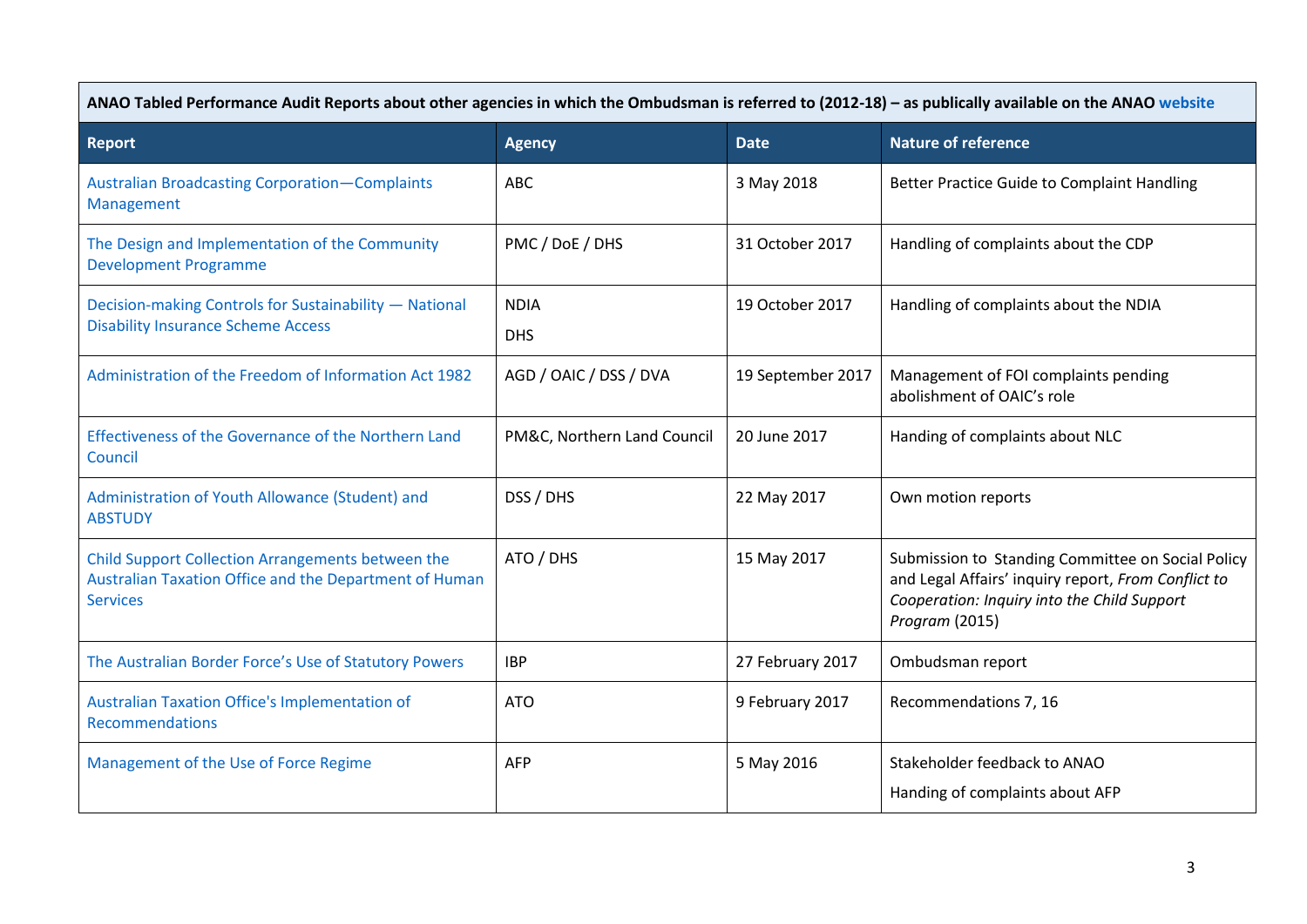| <b>Qualifying for the Disability Support Pension</b>                                                                                  | DSS / DHS                     | 21 January 2016  | Stakeholder feedback to ANAO / Own motion<br>investigation                                                                             |
|---------------------------------------------------------------------------------------------------------------------------------------|-------------------------------|------------------|----------------------------------------------------------------------------------------------------------------------------------------|
| <b>Managing Compliance with Visa Conditions</b>                                                                                       | <b>DIBP</b>                   | 10 December 2015 | Own motion report                                                                                                                      |
| Third Follow-up Audit into the Australian Electoral<br><b>Commission's Preparation for and Conduct of Federal</b><br><b>Elections</b> | <b>AEC</b>                    | 4 November 2015  | Management of complaint about AEC                                                                                                      |
| <b>Management of Smart Centres' Centrelink Telephone</b><br><b>Services</b>                                                           | <b>DHS</b>                    | 19 May 2015      | Ombudsman own motion report and DHS<br>responses to recommendations<br>Stakeholder feedback to ANAO<br>Handing of complaints about DHS |
| Administration of the Australian Apprenticeships<br><b>Incentives Program</b>                                                         | <b>Education and Training</b> | 23 April 2015    | Handing of complaints about DET / AAIP                                                                                                 |
| Administration of the Fair Entitlements Guarantee                                                                                     | Department of Employment      | 23 April 2015    | Handing of complaints about DoE FEG                                                                                                    |
| <b>Management of Interpreting Services</b>                                                                                            | DIBP / DSS                    | 15 April 2015    | Own motion report                                                                                                                      |
| Administration of the Indigenous Legal Assistance<br>Programme                                                                        | AGD                           | 17 February 2015 | Stakeholder feedback to ANAO                                                                                                           |
| <b>Administration of Contact Centres</b>                                                                                              | <b>ATO</b>                    | 26 November 2014 | Ombudsman Annual report                                                                                                                |
| <b>Trials of Intensive Service Delivery</b>                                                                                           | <b>DHS</b>                    | 16 June 2014     | Stakeholder feedback to ANAO                                                                                                           |
| <b>Review of Child Support Objections</b>                                                                                             | DHS / DSS                     | 30 April 2014    | Audit methodology<br>Handling of CSA complaints                                                                                        |
| <b>Policing at Australian International Airports</b>                                                                                  | AFP                           | 13 March 2014    | Role of ACT Ombudsman in providing feedback on<br>KPIs relating to AFP complaints handling.<br><b>Recommendation 2</b>                 |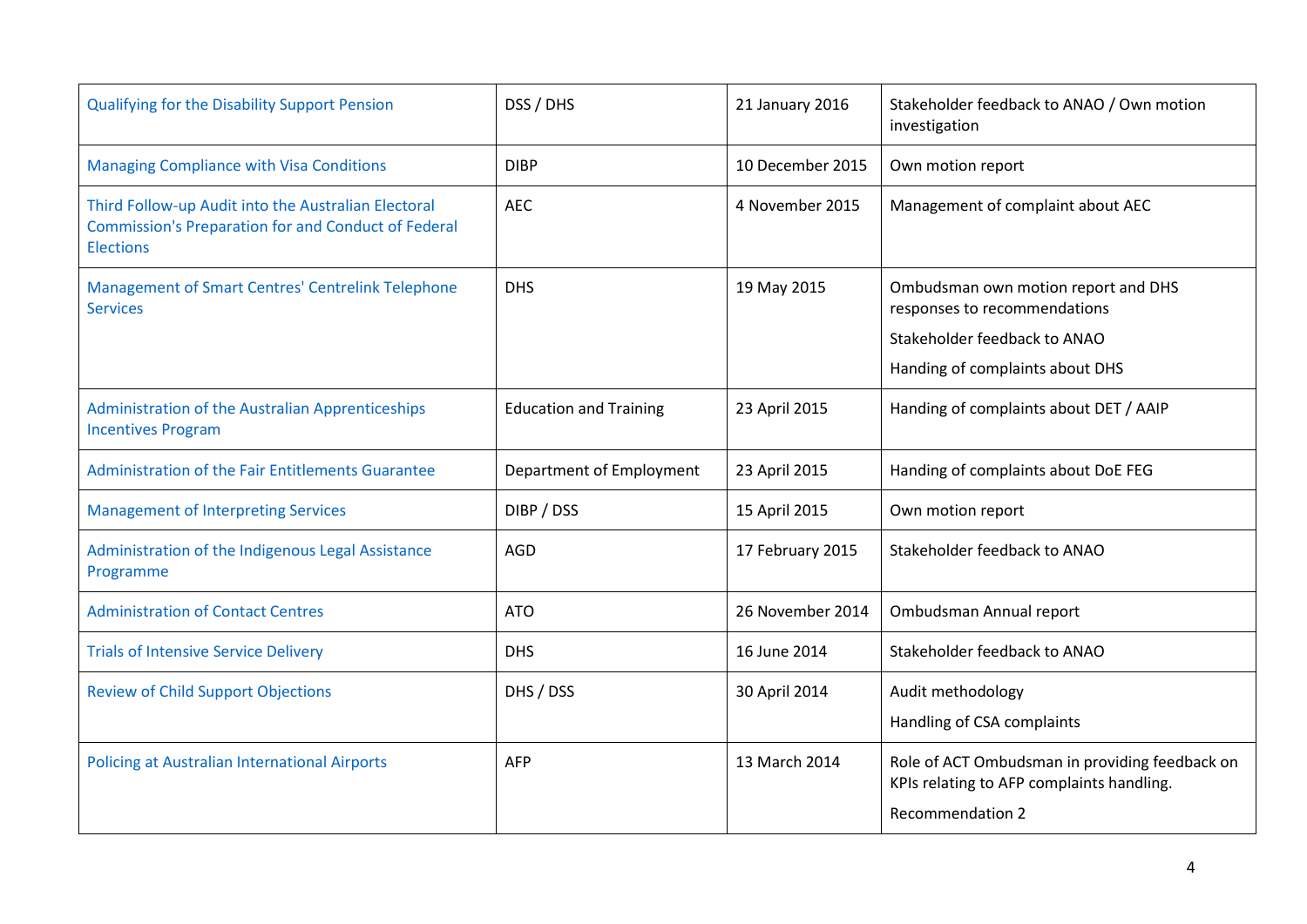| Management of Complaints and Other Feedback                                          | <b>ATO</b>                         | 12 February 2014 | Handling of complaints about the ATO<br>٠<br>Ombudsman's Better Practice Guide to<br>$\blacktriangle$<br><b>Complaint Handling.</b>                                                                                         |
|--------------------------------------------------------------------------------------|------------------------------------|------------------|-----------------------------------------------------------------------------------------------------------------------------------------------------------------------------------------------------------------------------|
| <b>Managing Aged Care Complaints</b>                                                 | Department of Health and<br>Ageing | 13 November 2013 | Audit methodology<br>Stakeholder feedback to DoHA                                                                                                                                                                           |
| <b>Management of Debt Relief Arrangements</b>                                        | <b>ATO</b>                         | 25 June 2013     | Own motion report                                                                                                                                                                                                           |
| <b>Compensating F-111 Fuel Tank Workers</b>                                          | Defence / DVA                      | 18 June 2013     | Stakeholder feedback to ANAO<br>Own motion reviews<br>Handing of complaints about Defence / DVA                                                                                                                             |
| Recovery of Centrelink Payment Debts by External<br><b>Collection Agencies</b>       | <b>DHS</b>                         | 30 May 2013      | Audit methodology<br>Stakeholder feedback to ANAO<br>Better Practice Guide to Complaint Handling                                                                                                                            |
| The Regulation of Tax Practitioners by the Tax<br><b>Practitioners Board</b>         | ATO / TPB                          | 8 May 2013       | Stakeholder feedback to ANAO and DHS<br>Handling of complaints about TPB / ATO                                                                                                                                              |
| Individual Management Services Provided to People in<br><b>Immigration Detention</b> | <b>DIAC</b>                        | 11 February 2013 | Stakeholder feedback to ANAO<br>Own motion reviews                                                                                                                                                                          |
| Administration of the Domestic Fishing Compliance<br>Program                         | <b>ADFCP</b>                       | 5 February 2013  | Handling of complaint about the ADFCP                                                                                                                                                                                       |
| Administration of New Income Management in the<br><b>Northern Territory</b>          | FaHCSIA /DHS                       | 31 January 2013  | Reference to Office's own motion Review of<br>Centrelink Income Management Decisions in the<br>Northern Territory: Financial Vulnerability<br><b>Exemption and Vulnerable Welfare Payment</b><br><b>Recipient Decisions</b> |